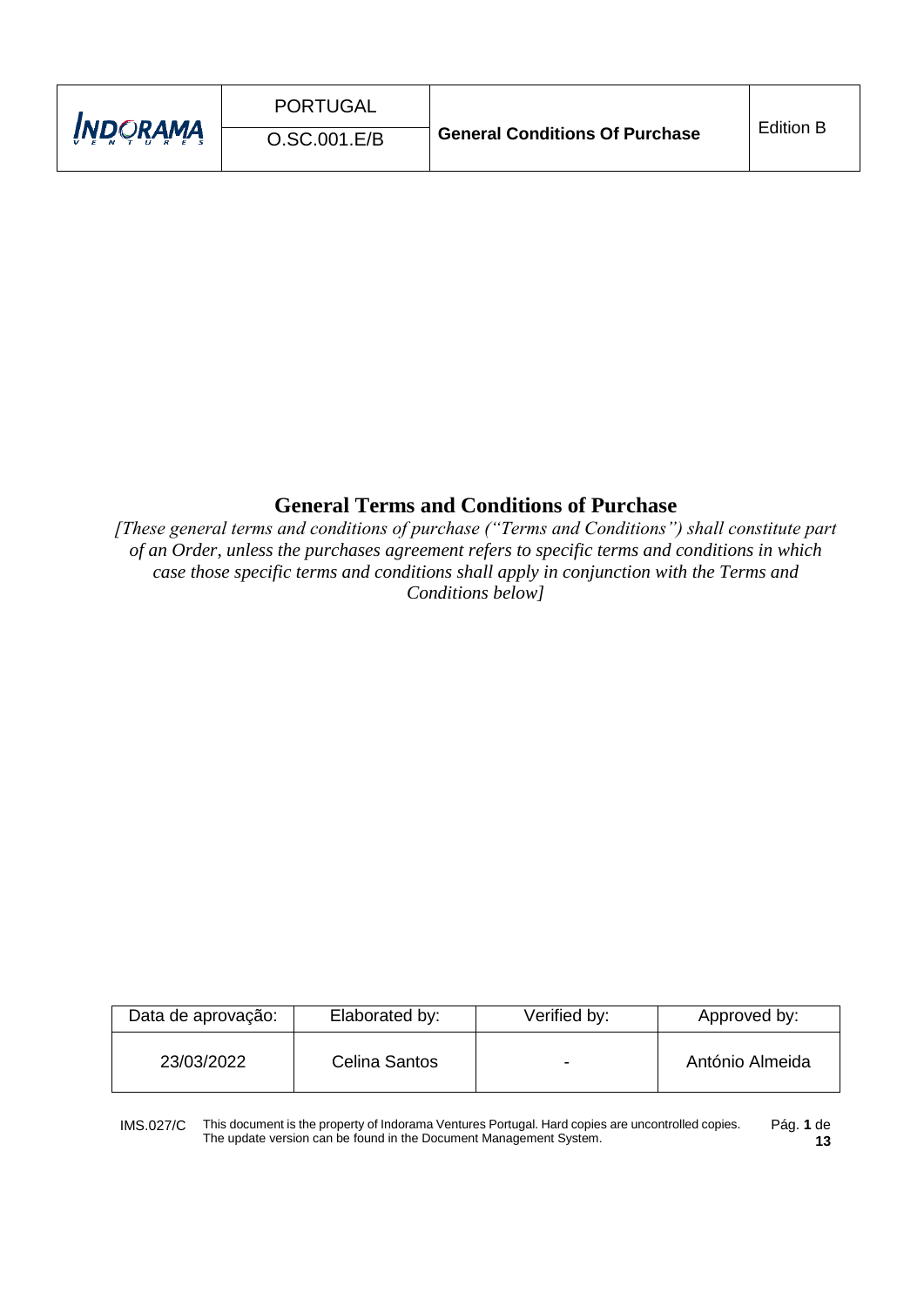### **1. Agreemen**

These Terms and conditions are intended to establish the circumstances and procedures under which Indorama Ventures Portugal PTA, Unipessoal Lda. and Indorama Ventures Portugal Utility Unipessoal Lda. (the "Company") shall purchase products from a seller (the "Seller"), and shall apply to all offers made by, orders placed by the Company ("Order") and agreements concluded with the Seller mentioned in the relevant offer, order or agreement in relation to the purchase by the Company of the supplies or materials ("Products") described therein. The Company's purchase of the Products is expressly conditioned on the Seller's acceptance of these Terms and Conditions in writing. The Company expressly notifies the Seller of its objection to any different and/or additional terms proposed by the Seller in the Order or acceptance, or other document issued by the Seller, and the Company will not be bound by any standard or printed terms or conditions presented by the Seller. Unless explicitly objected to in writing received by the Company. The Terms and Conditions shall apply to all offers, Order confirmation, Order acceptances, or purchases whether or not they applied to a prior purchase by the Company. The Company reserves the right to revoke any Order at any time before acceptance by Seller.

"Company" means the purchaser of the Products under these Terms and Conditions and

"Country" for the purpose of jurisdiction means the country in which the Company is incorporated. "Contract" means these Terms and Conditions and/or the Order and/or the purchase agreement for purchase of the Products by the Company from the Seller.

# **2. Price**

The price payable for the Products ("Price") and any other terms and conditions of purchase shall be not higher than that stated in the Order and unless otherwise stated shall be: a. inclusive of all charges including, but not limited to, packaging material, packing,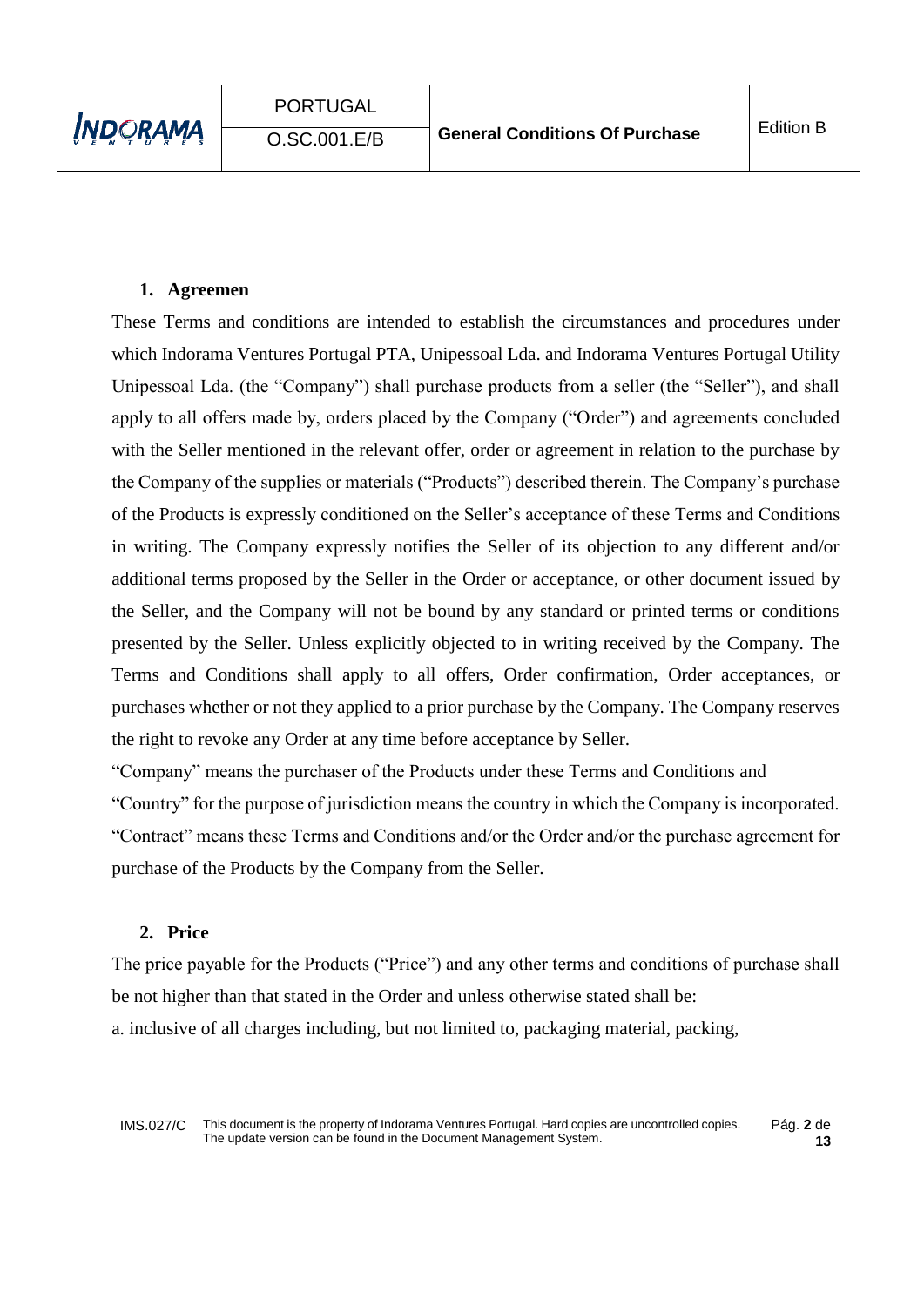shipping, loading, carriage, insurance and delivery of the Products to the delivery address and any duties, imposts, levies or taxes (including any sales or use tax) other than value added tax; and b. fixed for the duration of the applicable Contract.

No variation in the Price nor extra charges can be made (whether on account of increased material, labor or transport costs, fluctuation in rates of exchange or otherwise) without the prior written consent of the Company. Any unilateral change of the Price by Seller, even partial, may therefore cause the partial or total cancellation of the corresponding purchase Order as the Company considers appropriate without charge or penalty.

# **3. Payment**

Payment terms shall be as agreed to by the Company and the Seller and set forth in the Order. The Seller will separately invoice the Company for and in respect of each purchase and consignment of the Products delivered under each Order.

Unless otherwise stated in the Order, or the purchase agreement the Seller shall invoice the Company for each Product on or after delivery of such Product to the Company, and the Company shall pay such invoice net 60 days from the invoice date.

Without prejudice to any other right or remedy, the Company reserves the right to set off any amount owing at any time from the Seller or associated company of the Seller to the Company against any sums payable by the

Company to the Seller or associated company of the Seller under the Contract.

# **4. Title and Risk of Loss and Buying Terms**

#### *A. Domestic Purchases*

Notwithstanding any terms relating to delivery and freight on the Order, the title and risk of loss in the Products shall remain with Seller until the Products ordered are actually delivered to and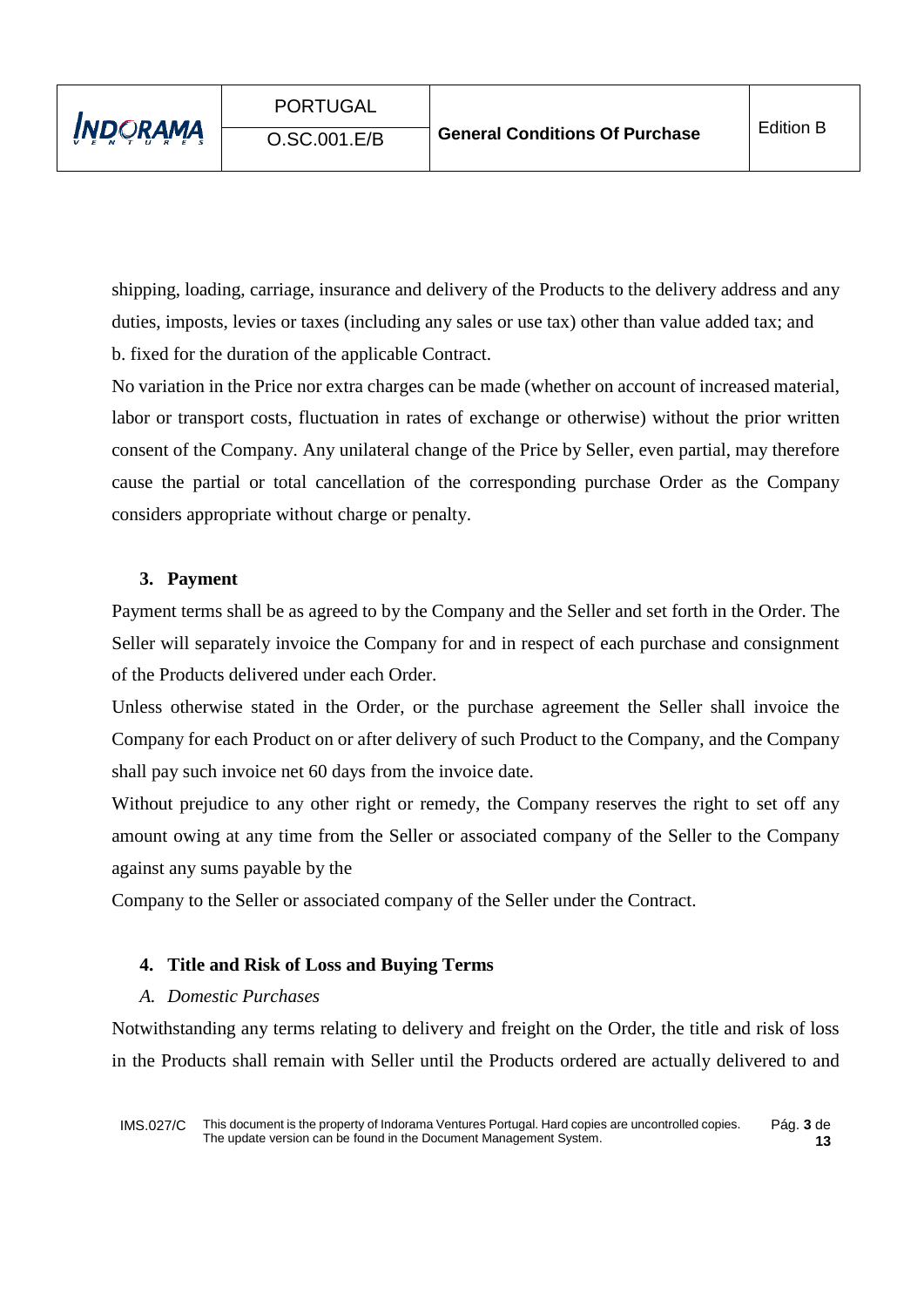accepted at the Company's offices or other destination designated in writing by the Company in the Contract.

# *B. International Purchases*

Unless otherwise agreed in writing in the Order, title shall pass from the Seller pursuant to INCOTERM version 2020.

# **5. Insurance**

# *A. Domestic Purchases*

Unless otherwise stated in the Contract, the Seller shall insure the Products up to the agreed point of delivery and thereafter it will be the Company's responsibility to insure the said Products.

# *B. International Purchases*

The Seller shall be responsible for insuring the Products as per INCOTERM version 2020.

However, in the event of any damage to the Products before the title passes to the Company, the Company shall be entitled to receive the claim from the Seller's insurer to the extent the Company is entitled.

The insurance provided by the Seller must be made to cover any damages or loss of the Products for full amount of the Products insurable value.

# **6. Shipment and Delivery**

Delivery on the Order must be made in the quantities and on the dates specified by the Company. The Company, at its discretion, may reject the early delivery of the Products. Time is of the essence with respect to the Order.

The Products shall be properly packed, clearly labeled and adequately protected against damage and deterioration in transit. Unless otherwise stated in the Order, the Products shall be delivered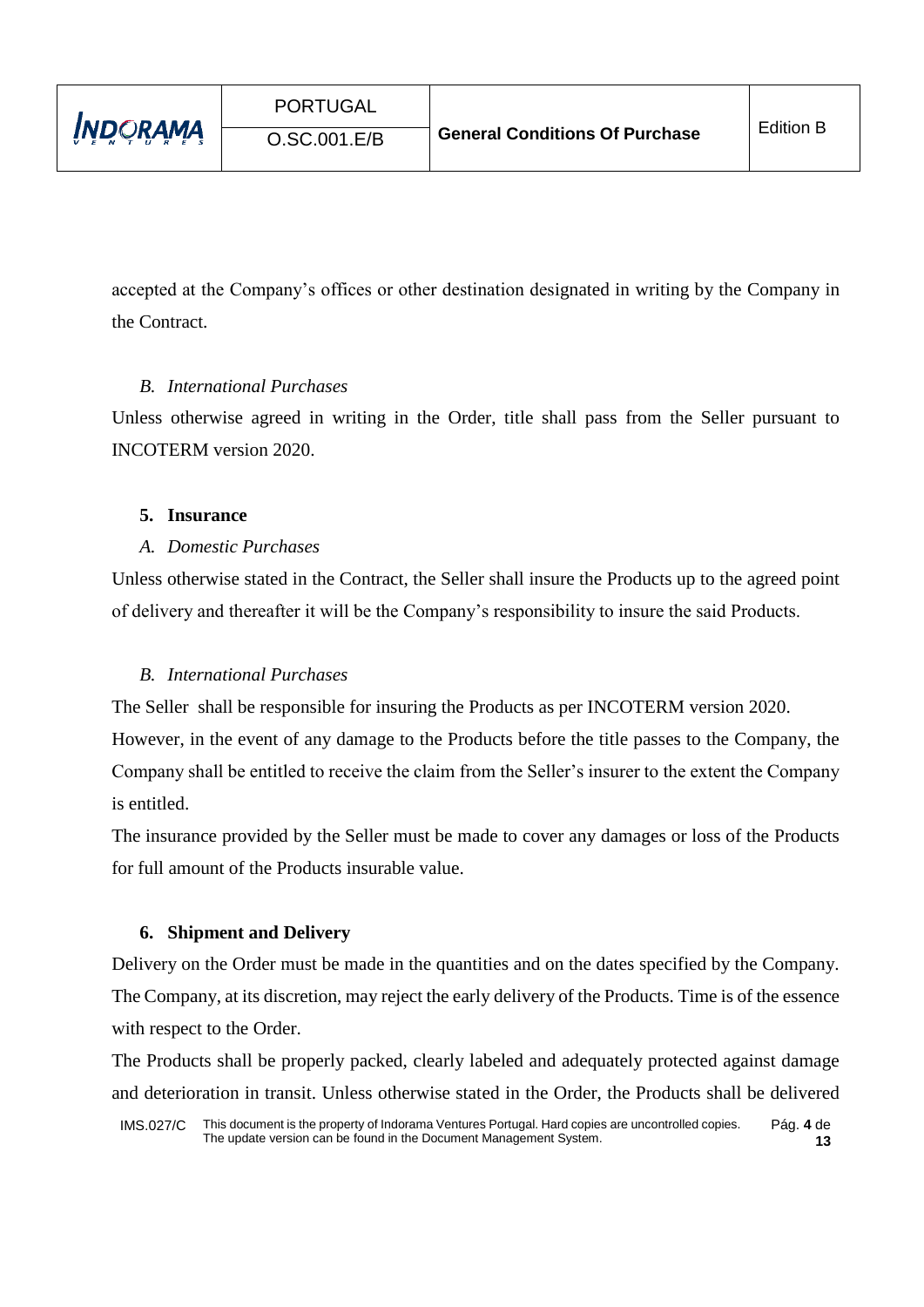during normal business hours to the Company's place of business or other place as may be specified in the Order. The Seller shall ensure that each delivery is accompanied by a delivery note which is prominently displayed and which shows, inter alia, the Order number, date of Order, number of packages and contents.

Whenever the order is for hazardous material, the Safety Data Sheet must accompany the material. The Company shall not be deemed to have accepted the Products until the Company has had fifteen (15) days to inspect them following delivery or within a reasonable time after any latent defect in the Products has become apparent. The Seller shall supply the Company on delivery of the Products with all operating and safety instructions, warning notices clearly displayed, and other information as may be necessary for their proper use, maintenance and repair. Where delivery of the Products is to be made in bulk, the Company reserves the right to accept up to five per cent (5%) more or five per cent (5%) less than the quantity ordered, and the quantity so delivered shall be deemed to be the quantity ordered. The Seller will repair or replace the Products damaged or lost in transit or during off-loading, whether or not by the Company, or stacking free of charge, provided the Company gives written notice to the Seller of the damage or loss within a reasonable time. In case of international purchases, the Products shall be delivered on the terms as set out in the

Order or on the basis of INCOTERM version 2020.

#### **7. Product Characteristics and suitability**

The Seller undertakes to deliver the Products of the quantity, quality and description which corresponds strictly to the technical specifications quantity and description, with the particulars and/or specifications in the Order and/or the sample accepted by the Company and/or in any applicable specification supplied by the Company to the Seller or the quotation provided by the Seller to the Company. The Products shall be without fault and shall be new and unused unless otherwise specified. The Seller shall comply with all applicable standards, regulations and/or other legal requirements concerning the manufacture, packaging, packing and delivery of the Products

IMS.027/C This document is the property of Indorama Ventures Portugal. Hard copies are uncontrolled copies. The update version can be found in the Document Management System. Pág. **5** de **13**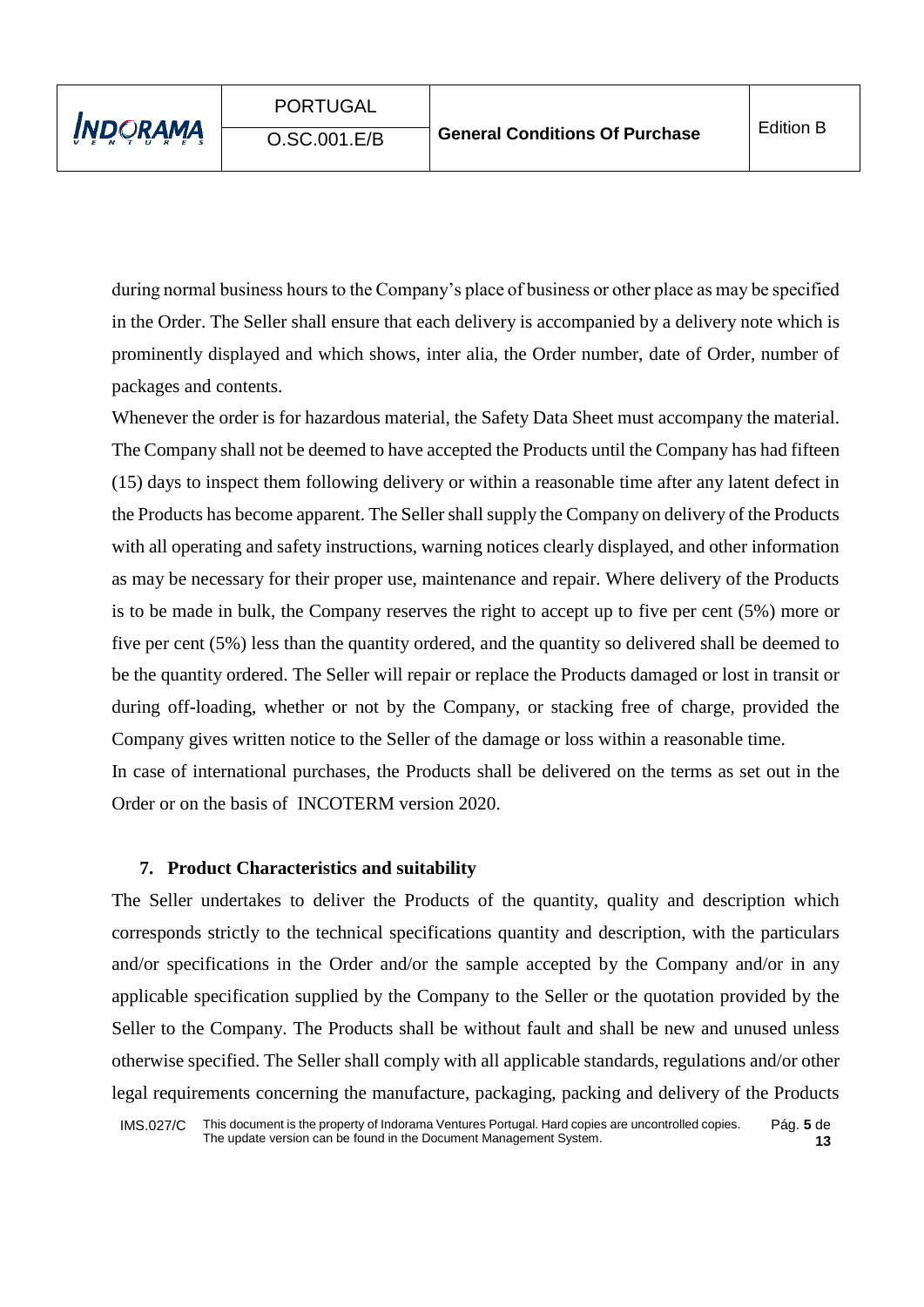and conforming with all legal requirements and national and community regulations. Upon reasonable prior notice, the Company shall have the right to inspect and test the Products and the Seller shall not unreasonably refuse any request by the Company to inspect and test the Products. The Company may return any rejected Products at the Seller's risk and expense. The right to reject shall extend to the whole or any part of a consignment. The Seller shall be responsible for repayment to the Company of all costs, losses, damages and expenses whatsoever actually incurred by the Company due to rejection of the Products and/or any additional expenditure actually incurred by the Company in obtaining other products to replace the rejected Products.

#### **8. Changes to Product specification/ Purchase Order**

The Company may at any time by written notice to Seller request changes to the Order including changes in the drawings or specifications, method of shipment, quantities, packing or time or place of delivery. In response to such request, if such changes result in additional charges, Seller agrees to provide written quotations, including any changes to the prices, shipment or delivery dates. A request for change shall be treated as a separate Order, unless otherwise agreed by the parties in writing. Any claim or adjustment proposed by the Seller must be approved by the Company in writing before such proposed claims or adjustments become binding on the Company.

#### **9. Warranties**

The Seller represents and warrants to the Company that the Products: shall be of satisfactory quality, material and workmanship, merchantable, free of defect in design, material and workmanship and fit for any purpose for which they are intended and shall conform to the specifications set forth in the Order. In addition, Seller represents and warrants that (i) the Products shall be adequately contained, packaged or labeled and shall conform to the affirmations of fact stated thereon, (ii) the Products will comply with all statutory requirements, applicable laws and regulations and voluntary codes of conduct relating to the Products and their sale, use and supply

IMS.027/C This document is the property of Indorama Ventures Portugal. Hard copies are uncontrolled copies. The update version can be found in the Document Management System. Pág. **6** de **13**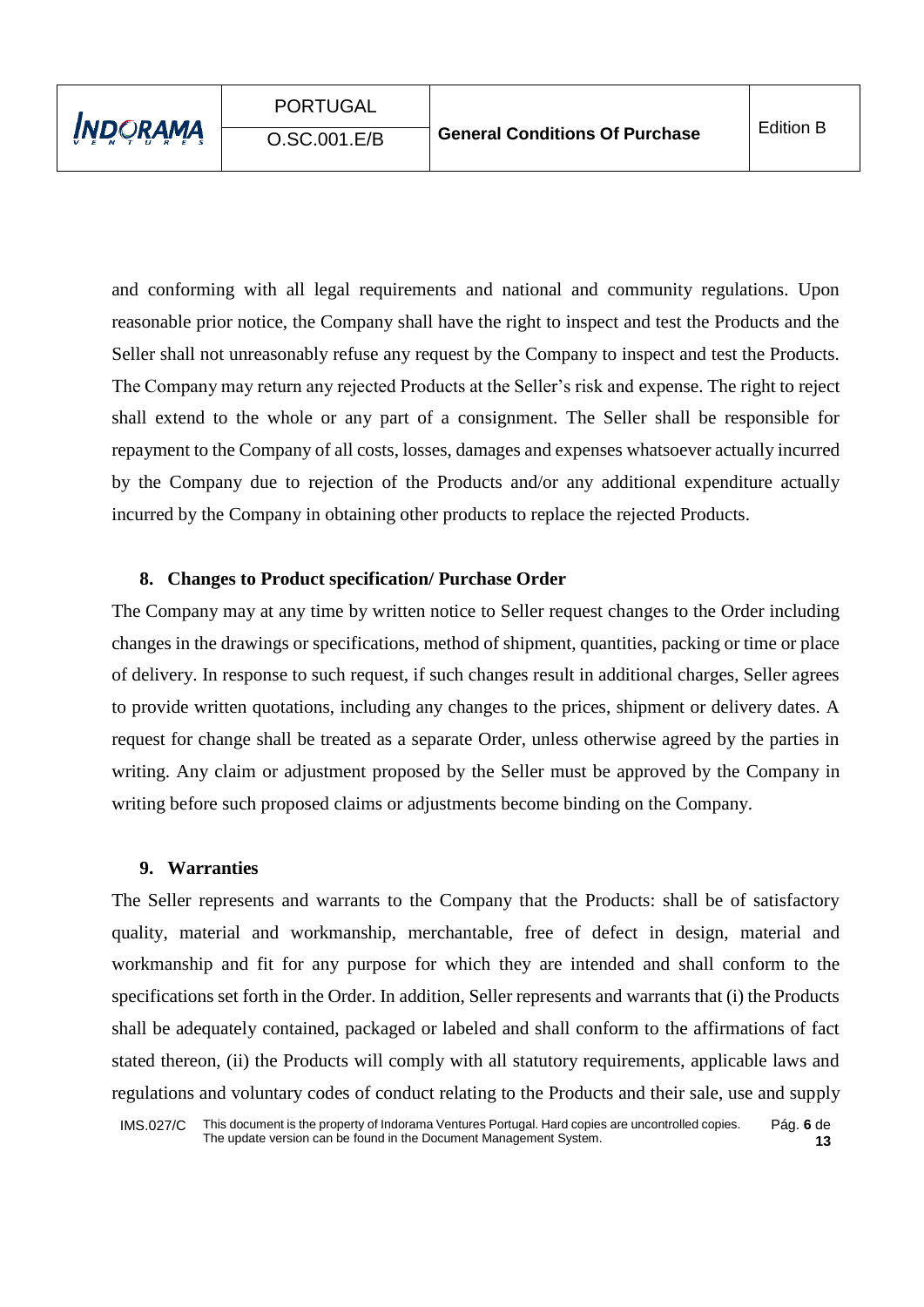(iii) in performing its obligations hereunder, Seller shall fully comply with all applicable laws and regulations, (iv) the Products or the intended use thereof do not infringe the intellectual property rights of any third party and (v) any services included in the Products shall be performed in a professional manner, in accordance with applicable industry standards. Seller further represents and warrants that it is able to transfer, and upon the Company's acceptance thereof does transfer, to the Company good and marketable title to the Products.

All the representations and warranties set forth in this Section 9 shall survive acceptance of the Products and shall be in addition to any other warranties, express or implied, available to the Company. Neither inspection nor acceptance of the Products shall impair any of the foregoing warranties.

# **10. Limitation on Damages.**

The Company's liability and Seller's recovery, for any injuries, losses, damages, expenses, costs or other liabilities arising out of the cancellation of the Order by the Company, any breach of this Contract by the Company, or the Company's other acts or omissions (including its negligence) shall be limited to the lesser of (i) the actual and direct costs incurred by Seller for its manufacture of the Products in question prior to such cancellation, breach, or other acts or omissions, or (ii) the purchase price for the Order. In no event shall the Company be liable to Seller for lost profits, punitive, special, consequential, indirect, exemplary or incidental damages.

#### **11. Indemnity**

The Seller will indemnify, hold harmless and, upon the Company's request, defend at Seller's sole cost and expense, the Company, its agents, servants, officers, directors and employees, the Company''s distributors, dealers and all entities which purchase the Products or products into which the Products are incorporated, and their respective customers, harmless against any suit, action,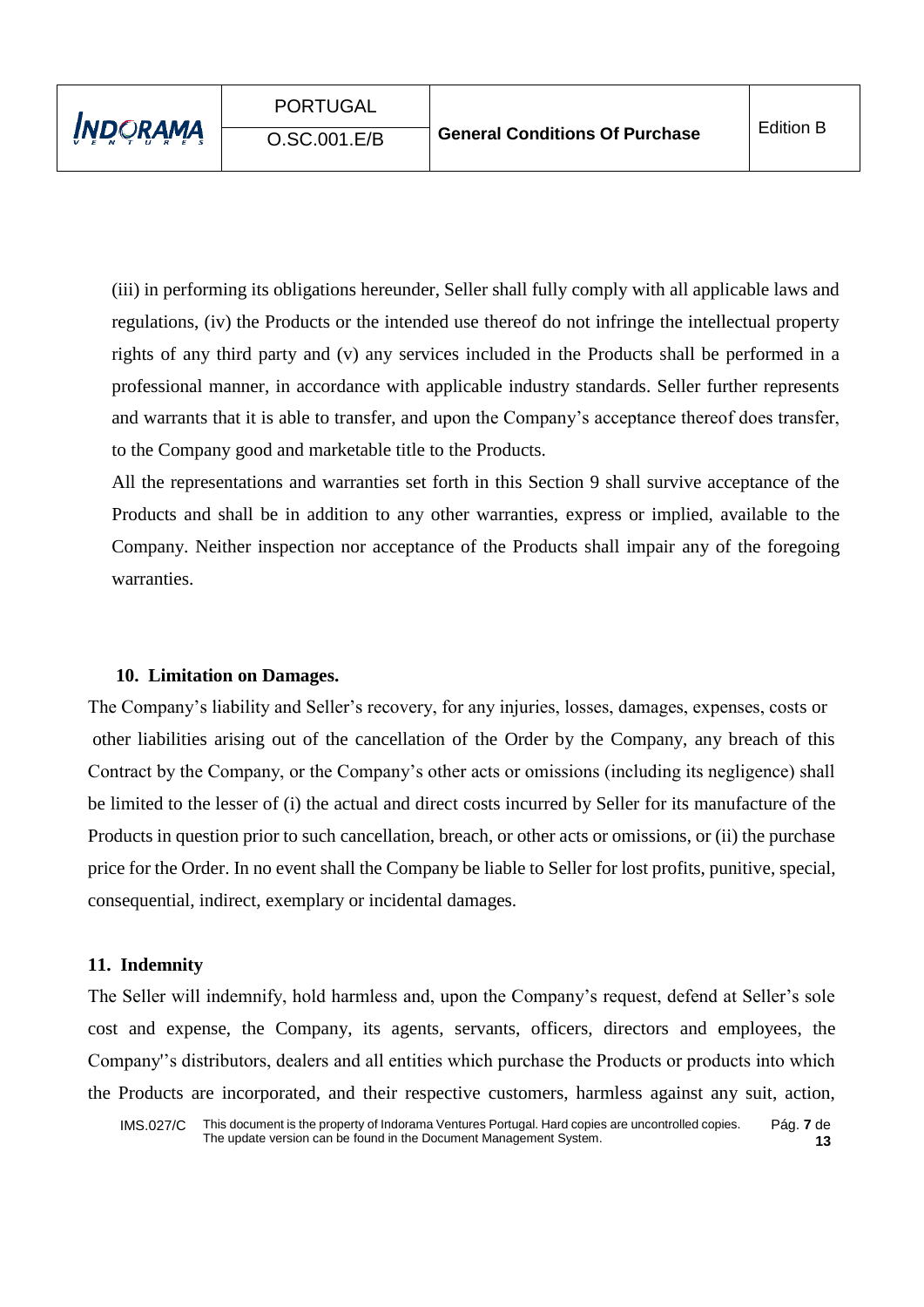proceeding, judgment, liability, cost, damage, loss, claim and expenses (including attorneys' fees and costs) occasioned by, arising out of, relating to or alleging any claim for injury, death, damage or loss to any person or any property or any consequential or incidental damages resulting therefrom, caused or contributed to by (a) any fault, defect or alleged defect in the Products (including by reason of strict liability in tort), (b) the Seller''s breach of any provision of this Contract, (c) any act, fault, or negligence of Seller or anyone acting on its behalf or (d) any infringement, misappropriation or other violation of the patent, trade secret, trademark, trade name, or other intellectual property right of any other person, firm, corporation or other entity arising from the manufacture, sale or use of any of the Products. In connection with the Products or otherwise, if Seller''s employees, agents, sub-contractors or other representatives are on or present at any premises of the Company, the Seller shall be and is responsible for the acts and omissions of such persons within or about the Company''s premises and agrees to indemnify and hold the Company harmless against liability for damage to property or injury to or death of persons arising out of acts or omissions of the Seller''s employees or representatives. In the event of a claim by a third party against the Company which may be the subject of indemnification, the Company shall provide written notification thereof to the Seller. The Seller shall provide the Company with such reasonable assistance in the prosecution of any defense as the Company may request. The Seller will, in respect of any third party claim or suit, reimburse the Company for the legal and other actual defense expenses paid by the Company and/or the Company''s insurance carriers, and for the actual amount of any settlement or final judgment award paid by the Company and/or the Company''s insurance carriers. The Seller shall indemnify the Company against all actions, claims, demands, costs, charges and expenses arising from or incurred by reason of any infringement or alleged infringement of copyright, patent, registered design or other property right.

#### **12. Cancellation and Termination**

The Company shall be entitled to cancel any Order in whole or in part by giving notice to the Seller at any time prior to delivery of the Products in which event the Company's sole liability shall be to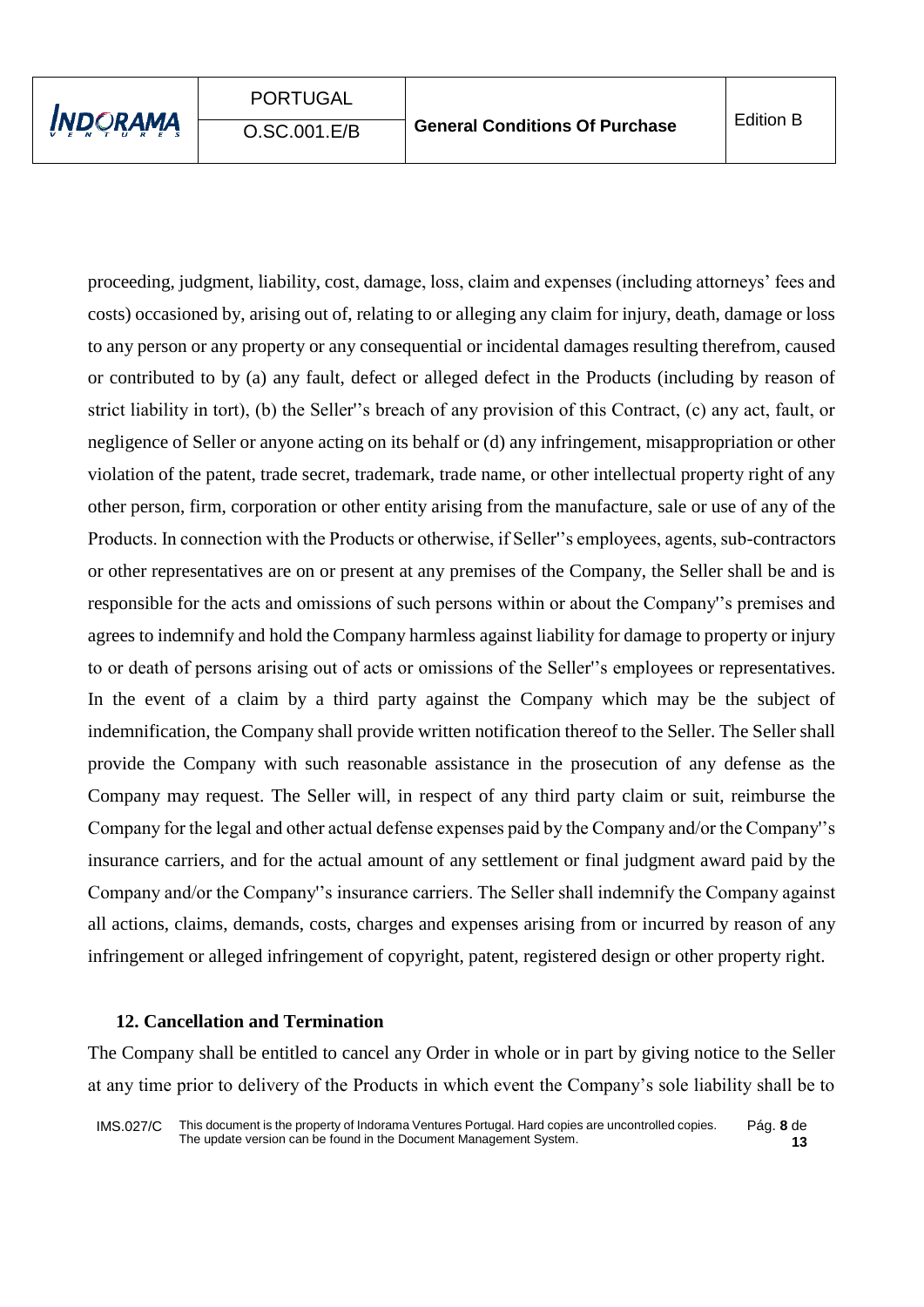pay to the Seller the agreed price for such Products as have already been delivered at the time of cancellation The Company shall have the right at any time by giving notice in writing to the Seller to terminate the Contract forthwith for any reason.

### **13. Delay in delivery**

The Seller must deliver the Products to the Company within the schedules as prescribed in the Order or as agreed in the Contract. If the Products are not delivered on the due date then, without prejudice to any other rights which it may have under the Terms and Conditions, the Company reserves the right to: cancel the Order in whole or in part; refuse to accept any subsequent delivery of the Products which the Seller attempts to make; recover from the Seller any expenditure reasonably incurred by the Company in obtaining the Products in substitution from another supplier; and claim damages for any additional costs, losses or expenses incurred by the Company which are in any way attributable to the Seller's failure to deliver the Products on the due date.

#### **14. Force Majeure**

Either of the parties may suspend performance during the occurrence of an event of force majeure, which shall mean any delay directly or indirectly caused by, or in any manner arises from events and causes beyond the such party's reasonable control, including but not limited to accidents, acts of God, acts and omissions of any governmental authority, declared or undeclared wars, terrorism, explosions, strikes or other labor disputes, fires and natural calamities (including floods, earthquakes, storms and epidemics), changes in the law, and delays in obtaining (or the inability to obtain) labor, materials or services through such party's usual sources at normal prices, riots, embargoes, fuel, power, materials or supplies, delay or default of common carriers, transportation delays, or without limiting the foregoing, any other cause or causes, whether or not similar in nature to any of these herein before specified which are beyond its reasonable control. The Company shall be entitled to, at its sole option, cancel any Order or any part thereof without any charge or penalty and/or obtain the Products covered

IMS.027/C This document is the property of Indorama Ventures Portugal. Hard copies are uncontrolled copies. The update version can be found in the Document Management System. Pág. **9** de **13**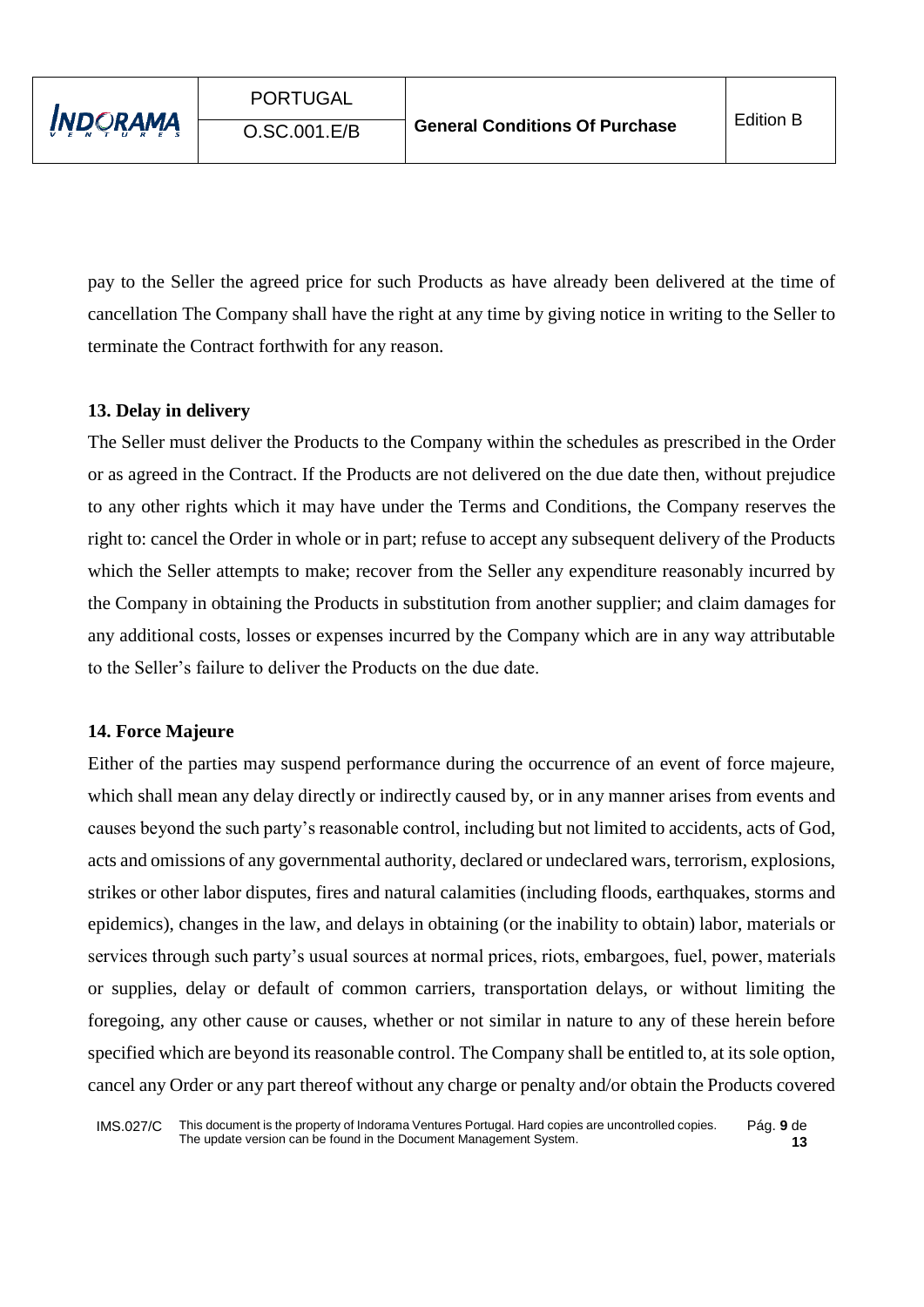by the Order from other sources for the duration of the Seller's inability to perform due to the occurrence or an event of force majeure and to reduce the quantity of the Products specified in any Order without charge or penalty. The Company may also terminate, without intimation to the Seller, the total Order if the force majeure event has been in effect for a period beyond 3 months.

#### **15. Waiver**

No waiver by the Company of any breach by the Seller of any of these Terms and Conditions, or delay or failure of the Company to enforce any right or remedy, shall be construed as a waiver of any succeeding breach of the same or any other term or condition. Nothing contained herein shall limit the remedies of the Company in the event of the Seller's breach of any of these Terms and Conditions.

#### **16. Assignment**

The Seller shall not assign to any person or entity all or a portion of its rights or obligations under any Order purchase order or thesethis Terms and Conditions without the prior written consent of the Company, in its sole discretion, and any attempted assignment without that consent shall be void. The Company may assign its rights under any Order or thesethis Terms and Conditions without the consent of the Seller in the event that the Company shall effect a reorganization, consolidate with or merge into any other corporation, partnership, organization or other entity, or transfer all or substantially all of its properties or assets to any other corporation, partnership, organization or other entity. The Company, with intimation to the Sellerseller, may also transfer its rights under and subject to the terms of Contract.

#### **17. Severability**

If any provision of any Order or these Terms and Conditions is held by a competent authority to be invalid or unenforceable, the validity of the other provisions of such Order or these Terms and Conditions shall not be affected.

IMS.027/C This document is the property of Indorama Ventures Portugal. Hard copies are uncontrolled copies. The update version can be found in the Document Management System. Pág. **10** de **13**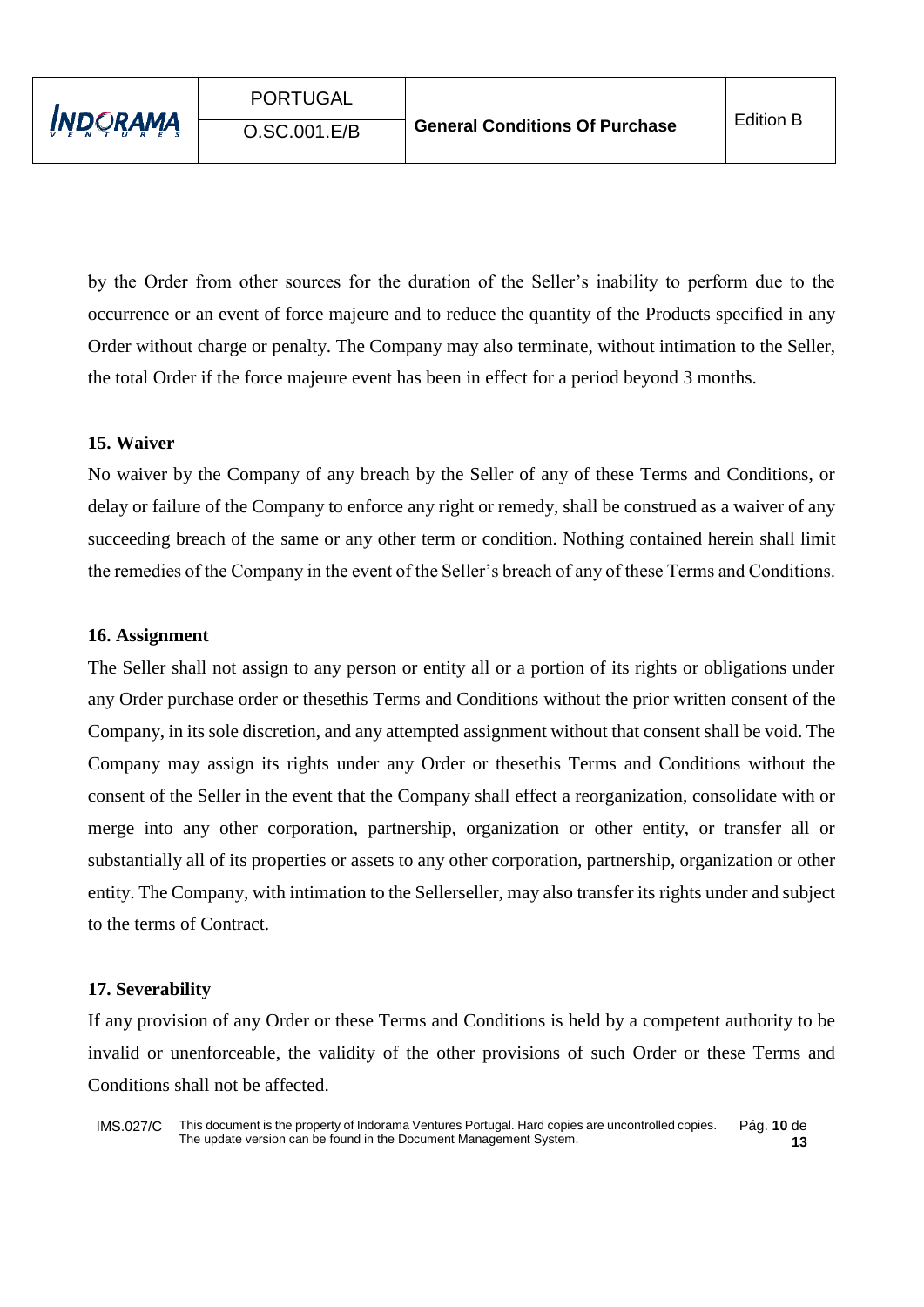### **18. Notices and Communication**

Any notice or other communication that either party gives relating to the purchase of the Products by the Company shall be made in writing and given either by hand, first class recorded postal delivery, or electronic mail to a previously designated authorized individual or facsimile transmission.

#### **19. Conflicting provisions**

In the event of any conflicting or inconsistent provisions between the specific purchase agreement and these Terms and Conditions, the provisions of the specific purchase agreement shall always prevail and take precedence with respect to any such conflicting or inconsistent provisions.

#### **20. Status of Seller**

Nothing in these Terms and Conditions or any Order or purchase agreement relating to the Products shall create or be construed as creating a partnership, joint venture, a contract of employment or relationship of employer and employee, or a relationship of principal and agent between the Seller and the Company.

#### **21. Confidentiality**

The Seller shall undertake to keep in strict confidence all information obtained from the Company and shall not use any such information for any purpose other than the purposes originally intended without the prior written consent of the Company.

Seller shall protect the confidentiality of all such information with the same degree of care it uses to protect its own confidential information, but in no event less than a reasonable standard of care. For the avoidance of doubt, the purchase price of the Products shall be deemed to be confidential information for the purposes of this Section 22.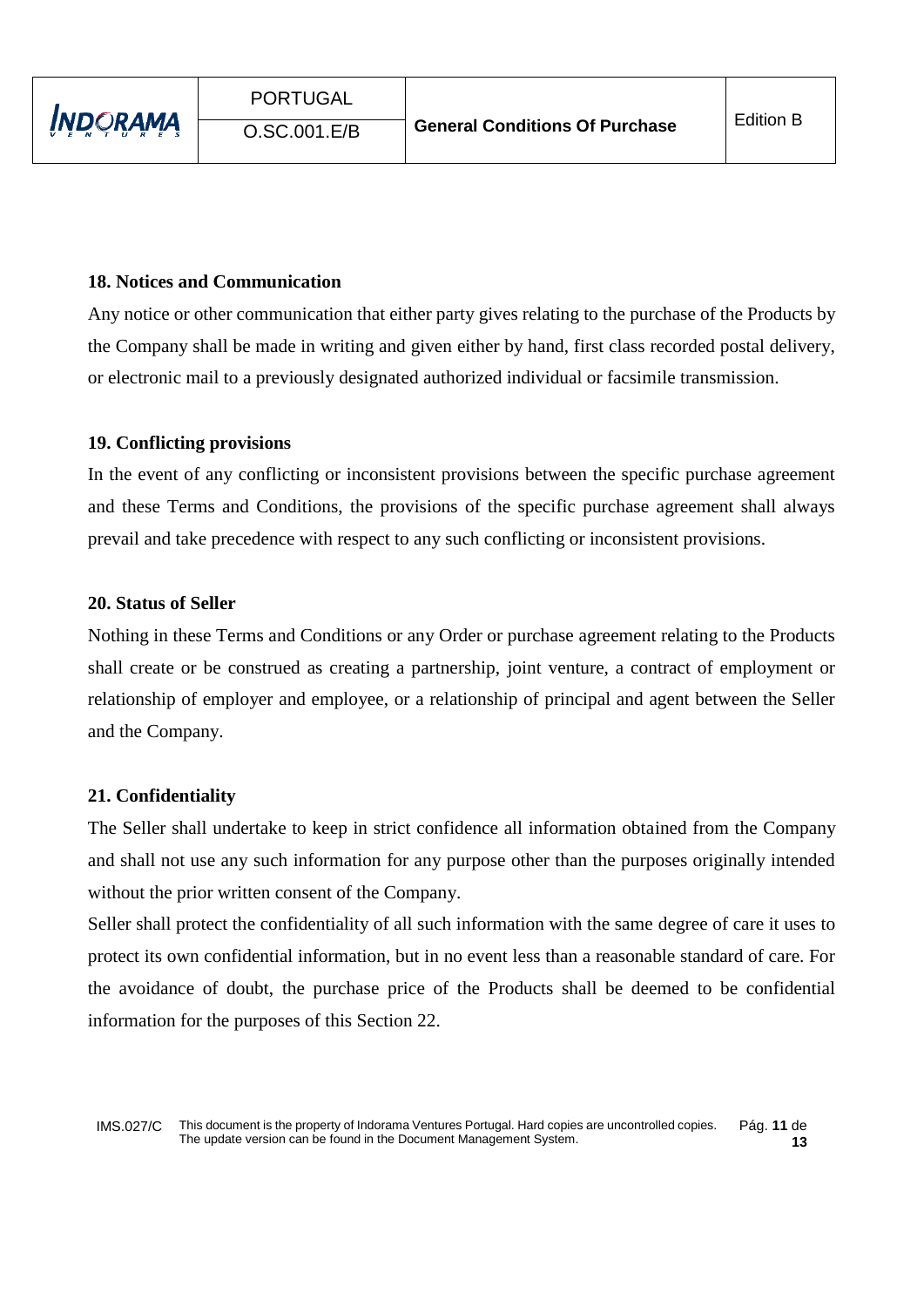The Seller shall ensure that all sub-contractors are contractually obliged to comply with the same confidentiality requirements. The terms of this clause shall survive the expiration or termination of any Order, the Terms and Conditions, and the Contract.

# **22. Mutual Data Protection**

Under article 13 of Regulation (EU) 2016/679 of the European Parliament and of the Council, of 27 April2016, on the protection of natural persons with regard to the processing of personal data and on the free movement of such data, and repealing Directive

95/46/EC (General Data Protection Regulation), as well as concerning the applicable Portuguese legislation:

(a) the personal data of the Parties acquired during negotiation, execution or performance of the Contract (the Parties' Data) shall be processed by the Parties (as data controllers) for the purposes relating the performance of the Contract or for compliance with legal requirements, legitimized by the execution of the Contract;

(b) conferment of the Parties' Data is optional, but refusal to provide the Parties' Data may cause difficulties in the performance of the Contract;

(c) the Parties will keep the personal data as long as the contractual or precontractual relationship is maintained, or during the time necessary to comply with legal obligations.

(d) the Parties' Data shall be disclosed only to consultants or Affiliates of the Parties or to persons appointed to process the relevant data for the purposes set out in paragraph (a) and shall not otherwise be disclosed or divulged to third parties.